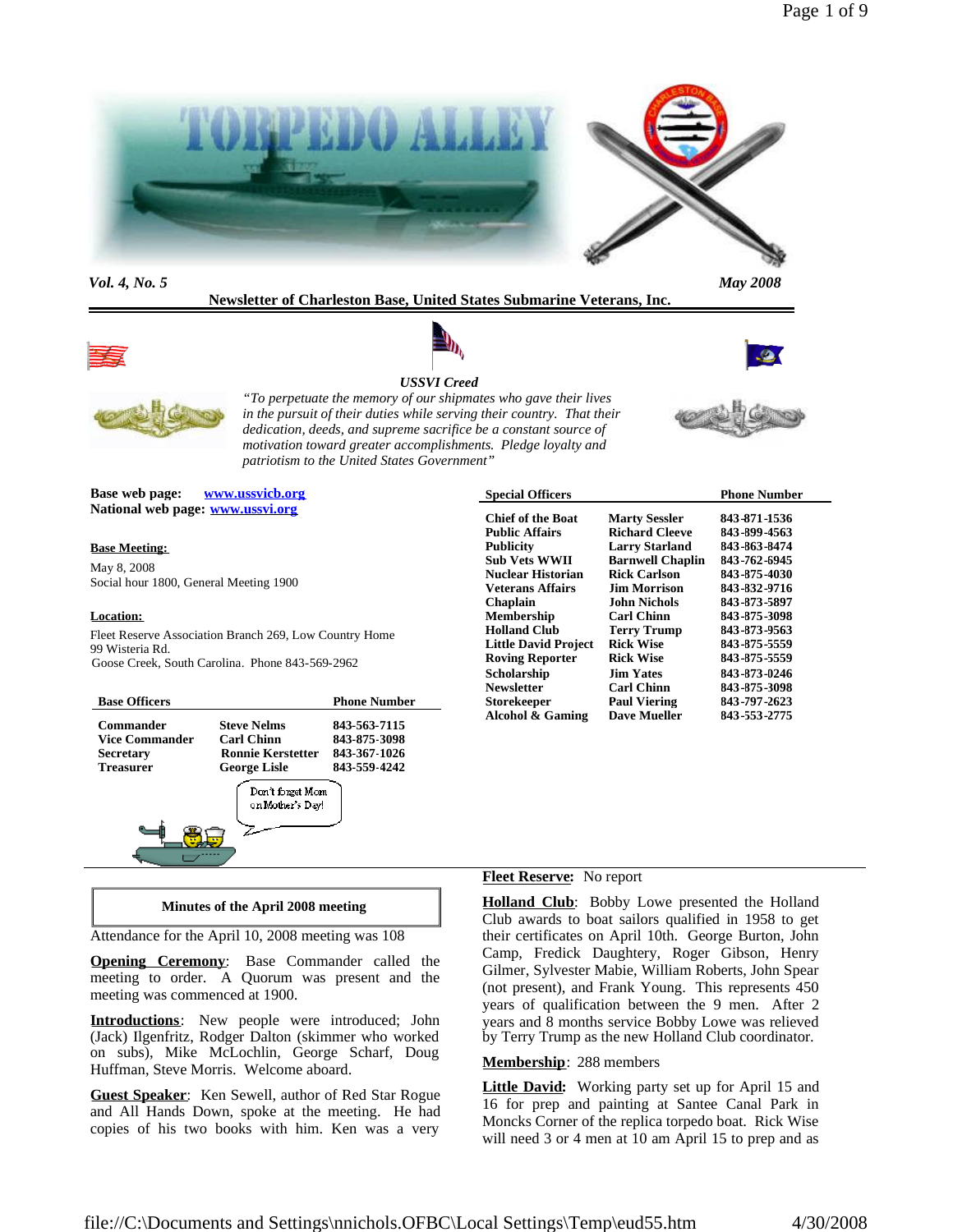interesting speaker and he signed copies of his books.

**Secretary**: Secretary Ronnie Kerstetter asked for a motion to approve the meeting minutes from last month. A motion was made and seconded. Minutes approved.

**Treasurer**: George Lisle gave the treasurer's report.

**Storekeeper**: Ken Sewell's books are for sale at the meeting.

**Chaplain**: April Report: Cards were sent to Bob Chinn during his hospitalization and blood transfusion wishing him well and a quick recovery.

A card was sent to Richard Cleeve wishing him a speedy recovery from surgery to replace both his knees. Note from Richard: "I'm getting better each day and using a cane now but can't go a long time yet because then the knees start hurting. This is a good way to loose weight as I lost 18-20 pounds so far. Don't recommend it unless you're a sadist and enjoy pain."

Jimmy Williams informed us that Steve Obermann who is not a base member was having surgery to relieve an aneurysm and he came through the surgery with no problems. The base sent him a card wishing him a speedy recovery.

The base received a card from Bill Roberts' wife, Becky, thanking us for our thoughts and prayers during her hospitalization and recovery.

Buddha continues to have some health problems. Continue to remember him in your prayers.

A condolence card was sent to Gloria and Julian Villegas on the death of Gloria's niece.

A card was sent to MTC Dennis Barto in North Carolina wishing him a speedy recover from hip surgery and quick healing for his upcoming eye surgery. Dennis is not a member of our base but his name was given to me by Rick Collins.

George Munoz who served on the USS Grampus 523 had back surgery on April 8th. The operation included replacing rods and screws and extending his fusion up to L-2 and down to the sacrum. His back had actually been in two separate pieces with spinal cord exposed with no bone to cover it. The surgery went well and George is doing well. He sends his love and thanks for all your prayers and calls.

Ralph Smalls pasted away (not a member of the base) Carol Hix has a hard time getting up.

Several follow-ups were made on those who've had surgery or illnesses in the last couple of months along with the base sending additional cards.

If you know of shipmates or spouses from other bases who are having a difficult time, had surgery, etc. and would like for USSVI Charleston Base to send them a card please send their name and address to the Chaplain via email or phone call.

**Scholarship**: Jim Yates was not present. Julian Villegas said that applications have been sent out to schools in the area with only two inquires, we may need to extend the deadline. Challenge coins are being sold by the base to support the scholarship fund.

**Public Affairs**: No report

many as can turn out for the painting on April 16 starting at 11am at the park.

**Newsletter:** If you are not getting your newsletter call Carl Chinn. Paper copies to non e-mailers were not sent out this month.

**Alcohol & Gaming**: No-neck welcomed back Beetle Bailey and Gary Semler and congratulated George Lisle on his computer skills. No-neck told a story on having to pump Buddha back with up a Red Devil Blower at the hospital with a 7 inch hose to bring him back. Neck noted some good things that we do as an organization, but noted they we are not always good listeners to the new guys that are speaking. He noted that we should let the guy speak and be polite. Sometimes good manners do apply.

**Chief of the Boat**: Marty Sessler gave the following report: The 23rd annual World Grits festival will be held in St George on 12 April. We will pull the float. Float leaves the after battery at 0930, line-up at 1000, the parade starts at 1100. Submarine Day April 11 Memorial service at Patriots Point 1130. A Color Guard will be there. It will include in invocation, tolling of the bells, and speech. Lunch will be available at the Point Grill. The buffet is \$6.50 sign up tonight so that we can get a head count.

Upcoming District 4/6 convention to be held in Kings Bay. Dates are Wednesday April 24 – Saturday April 26, 2008. The convention will be held at the Ramada off I-95 and Georgia Exit 3. Registration fee is \$35 (this will include some food). Room rates are \$49 a night, nightly entertainment, boat tours, BBQ, shrimp boil, banquet, submarine museum/swamp tours are planned. The memorial service will be held outside of the St. Mary's submarine museum along the waterfront.

April 11 Submarine Day Memorial Service at Cold War Memorial (National Submarine Day), lunch afterwards. Cost about \$6.50 per head

April 12 St. George Grits Festival Parade line-up at 1000

April 15 Little David working party to prep

April 16 Little David working party to paint

April 17 WWII Lunch at Ryan's 1200

April 23-26 D4/D6 Convention at Kings Bay May 10 base picnic.

**Base Commander**: Buddha said that we would be taking the float and cooker to the VA home in Walterboro to serve the Victory House guests a meal and provide entertainment sometime after the picnic and before the end of the month of May. Details to follow.

**Nuclear Historian**: No report

**Old Business**: None

**New Business**: None

**Good Of The Order**: The depth charge drawing was held. The winner was Terry Trump. Terry gave \$100 back to Sub Vets scholarship fund. George Wells won the 2nd drawing for \$100. Jim Eckles was given hymn salute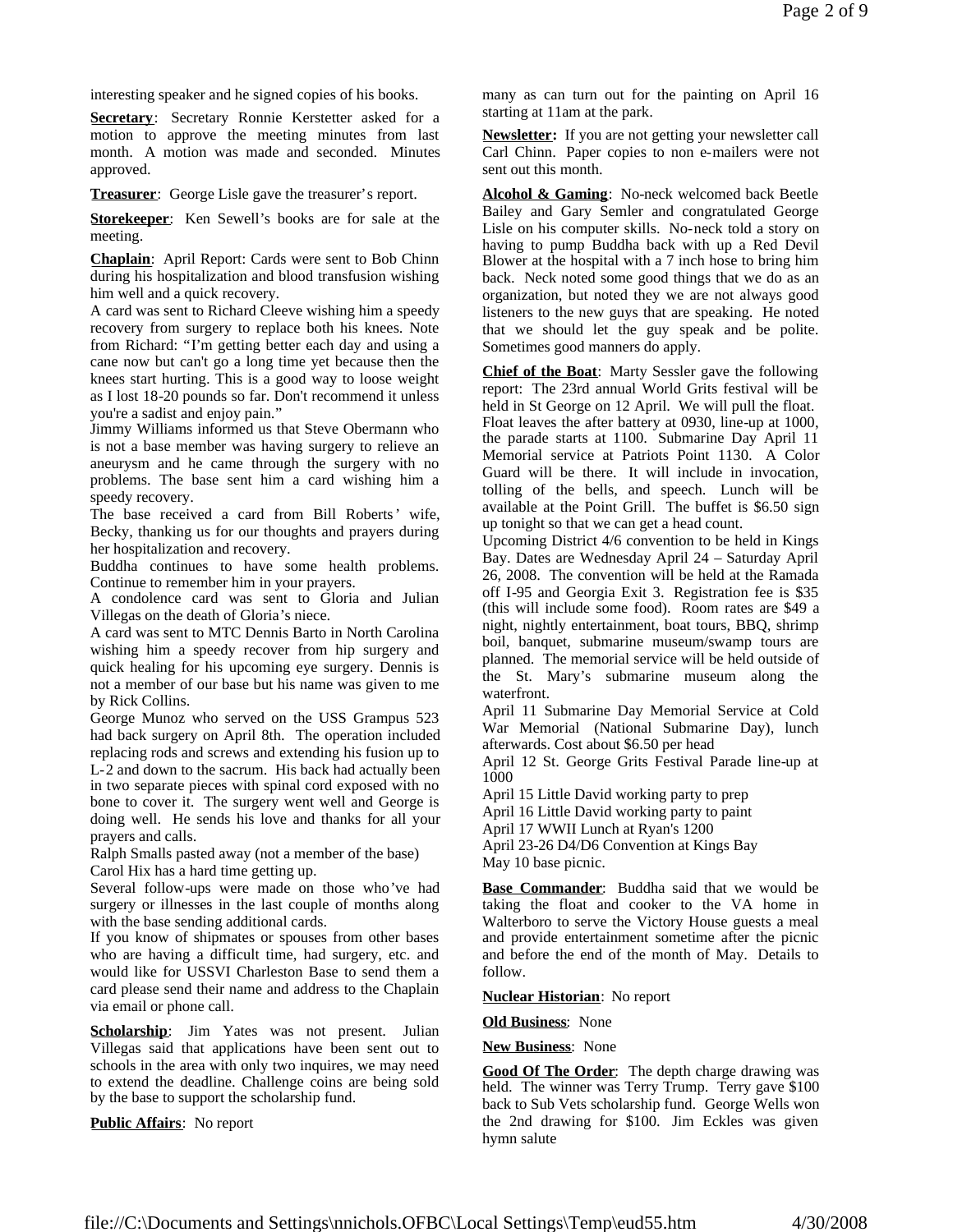**Sub Vets WWII**: Sy Mabie invited everyone to the next Swamp Fox Chapter meeting at Ryan's Family Steak House 1314 North Main Street in Summerville on Thursday on April 17, at 1200 (noon). The Amberjack memorial held on Saturday March 22nd @ 1100 at White Point Garden downtown Charleston at the Battery went very well.

**Veteran's Affairs**: Jim Morrison is our VA contact but was not here tonight. Nick Nichols talked about the DD2860 claim form for those with VA pensions. Need to organize paperwork in the right place. Shift Colors has a good section on this. Details and other information on the VA web link.

**District Commander:** Jerry Stout said that 149 members were signed up for the District 4/6 meeting in Kings Bay. Jerry Stout will appear as a candidate on the ballot for the Eastern Region Director.

### **Vice Commander Report**: No report





## **Need a Ride to the Meetings?**

If you need help getting to a meeting please let The COB or Carl Chinn know. We should be able to arrange for someone to pick you up and take you home.



May  $8$  – Monthly meeting

- May 10 Picnic at the After Battery Bring side dish or dessert plus lawn chairs. \$5.00 per head
- May 16 Dedication of glass sculpture honoring Royal Navy submarines for the Cold War. 1400 at the Cold War Memorial, Mt. Pleasant

## **Military Treatment Facility & TRICARE Service Center Locater**

The Base Commander adjourned meeting at 2030.

**\*\* End of the minutes for April 2008 \*\***



*"Don't tell mom I'm a submariner, she thinks I play piano in a whorehouse."*

| <b>May Submarines Lost:</b> |                               |                                        |  |  |
|-----------------------------|-------------------------------|----------------------------------------|--|--|
| USS Runner                  | SS 275                        | May 28, 1943                           |  |  |
| <b>USS</b> Lagarto          | SS 371                        | May 3, 1945                            |  |  |
| <b>USS Squalus</b>          | SS 192                        | May 23, 1939                           |  |  |
| USS Stickleback             | SS 415                        | May 29, 1958                           |  |  |
|                             | <b>Sailor, Rest your Oars</b> | and Submarines Created the Brotherhood |  |  |

## **Burial At Sea Update 02**

The National Cemetery Administration cannot provide burial at sea. Burial at Sea is a means of final disposition of remains that is performed on United States Navy vessels. The committal ceremony is performed while the ship is deployed. Therefore, family members are not allowed to be present. The commanding officer of the ship assigned to perform the ceremony will notify the family of the date, time, and, longitude and latitude once the committal service has been completed.

Individuals eligible for this program are:

- Active duty members of the uniformed services
- Retirees and veterans who were honorably discharged
- U.S. civilian marine personnel of the Military Sealift Command; and
- Dependent family members of active duty personnel, retirees, and veterans of the uniformed services

After the death of the individual for whom the request is being made, the Person Authorized to Direct Disposition (PADD) should print out and complete a Burial at Sea Request form available online http://www.navy.mil/navydata/questions/bas-form.pdf. Supporting documents which must accompany this request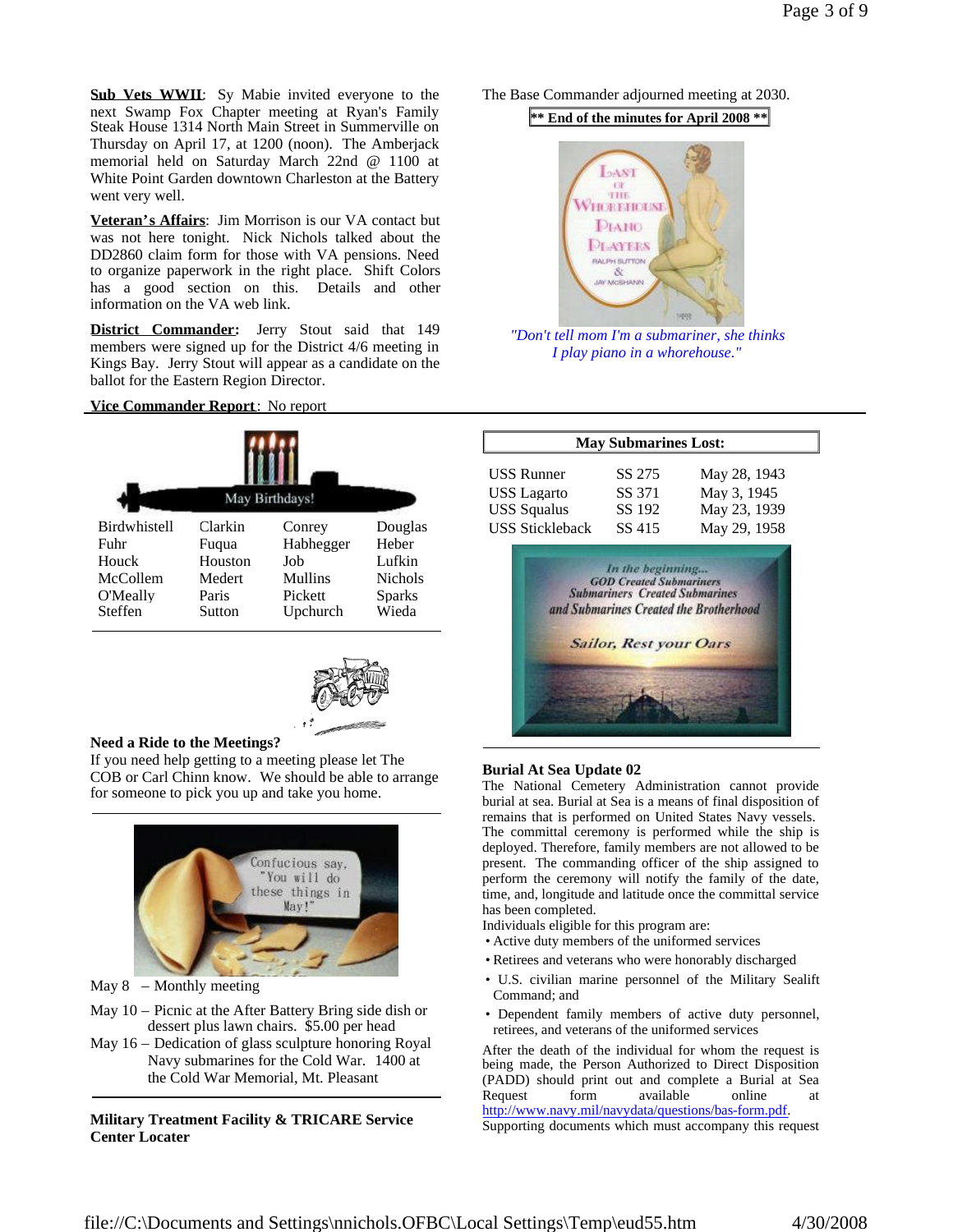### Click on the following link: **https://www.hnfs.net/TSCLocator/search.aspx**

Find a Military Treatment Facility (MTF) or TRICARE Service Center (TSC) and get driving directions from your location.

Simply enter your address information, search and locate your destination.

You can view maps, driving directions and additional clarifications where available.

# **Meeting Night Parking**

Linda Bailey, the director of the rehab center across the street from the FRA, will allow the Sub Vets to use their parking lot as overflow on our meeting nights.

Please, no parking on the grass and she pointed out that it is a children's rehab center.

# **Tricare Provider Availability Update 01**

According to the DoD Survey of Civilian Physician Acceptance of Tricare Standard, findings show that in fiscal 2007, almost 93% of responding physicians in 53 hospital service areas were aware of the Tricare program, with 84% of physicians in those 53 HSAs accepting new Tricare Standard patients. Overall this indicates the number of providers in the program is increasing. The 2007 survey was the final installment of a three-year national effort to measure awareness of Tricare and to determine the number of physicians who accept new Tricare Standard patients. DOD officials randomly surveyed physicians in 20 states in both FYs 2005 and 2006. The 10 remaining states and Washington, D.C., were surveyed in FY 2007. Physicians in local HSAs also were surveyed each year. Approximately 40,000 physicians from a variety of medical specialties were randomly picked. The aggregate results show that civilian provider awareness and acceptance is generally high, but may vary depending on location. In addition, the survey revealed a need for increasing both Tricare awareness and acceptance among psychiatrists; a specialty critical in meeting the behavioral health needs of veterans of the war on terrorism. Specifically, the three-year findings across all states and HSAs show:

- Approximately 87% of all physicians surveyed are aware of the Tricare program.
- About 81% of physicians that accept new patients also accept new Tricare Standard patients.
- Of those accepting new Tricare Standard patients, almost 91% do so for all patients, rather than on a case-by-case basis.
- Reimbursement rates were among the most commonly cited reasons for not accepting Tricare Standard.

Army Maj. Gen. Elder Granger, deputy director of the Tricare Management Activity (TMA) said, "In some locations, access to Tricare Standard providers remains a major concern for family members and retirees. Some doctors limit the number of Tricare patients they see or refuse to see them altogether. This leads to fewer choices for beneficiaries. While active duty service members receive the bulk of their medical care at one of the more than 500 military treatment facilities, family members, National Guard and Reserve members, and retirees often rely on civilian physicians for their health care needs." The survey findings exceeded TMA's expectations. The

are:

- 1. A photocopy of the death certificate;
- 2. The burial transit permit or the cremation certificate; and
- 3. A copy of the DD Form 214, discharge certificate, or retirement order.

The Burial at Sea Request Form and the three supporting documents make up the Burial at Sea Request package. A Burial Flag is required for all committal services performed aboard United States Naval vessels, except family members, who are not authorized a burial flag. Following the services at sea, the flag that accompanied the cremains/remains will be returned to the PADD. If the PADD does not wish to send a burial flag for the service, a flag will be provided by the Navy for the committal service, but will not be sent to the PADD. (Note: For deceased veterans, a burial flag can be provided at no charge from the Veterans Administration).

Cremains must be in an urn or plastic/metal container to prevent spillage in shipping. The cremains, along with the completed Burial at Sea Request package, and the burial flag will be forwarded to the Burial at Sea Coordinator at the desired port of embarkation which can be viewed at

http://usmilitary.about.com/library/milinfo/blburialatsea.htm.

Prior to shipment, it is recommended that a phone call be made informing the coordinator of the pending request. It is also recommended that the cremains package be sent via certified mail, return receipt requested. For intact remains specific guidelines are required for the preparation of casketed remains. All expenses incurred in this process are the responsibility of the PADD, who will select a funeral home in the area of the port of embarkation. After this selection has been made and notification has been provided to the coordinator, the casketed remains, the request form, supporting documents, and the burial flag are to be forwarded to the receiving funeral home. The coordinator will make the inspection and complete the checklist for the preparation of casketed remains. It is recommended those funeral homes responsible for preparing and shipping intact remains contact Navy Mortuary Affairs at the Military Medical Support Office in Great Lakes, Ill., to receive the preparation requirements.

If you have any questions about the Burial at Sea program, contact the United States Navy Mortuary Affairs office at 1(888) 647-6676, and select option 4.

# **From District Commander**

Charleston Base Members,

Our District 4/6 Combined Convention was held last week in King's Bay, Georgia. Most of the Convention was socializing, however at the Business Meeting; the Eastern Region Director gave a presentation of the realignment of the Region and the Districts within the South. None of these changes will affect any specific Base and or member. The only ones affected are the current District Commanders of the Region. On May 1, the States of South Carolina and Georgia will be in Eastern Southern District 2. I will continue as the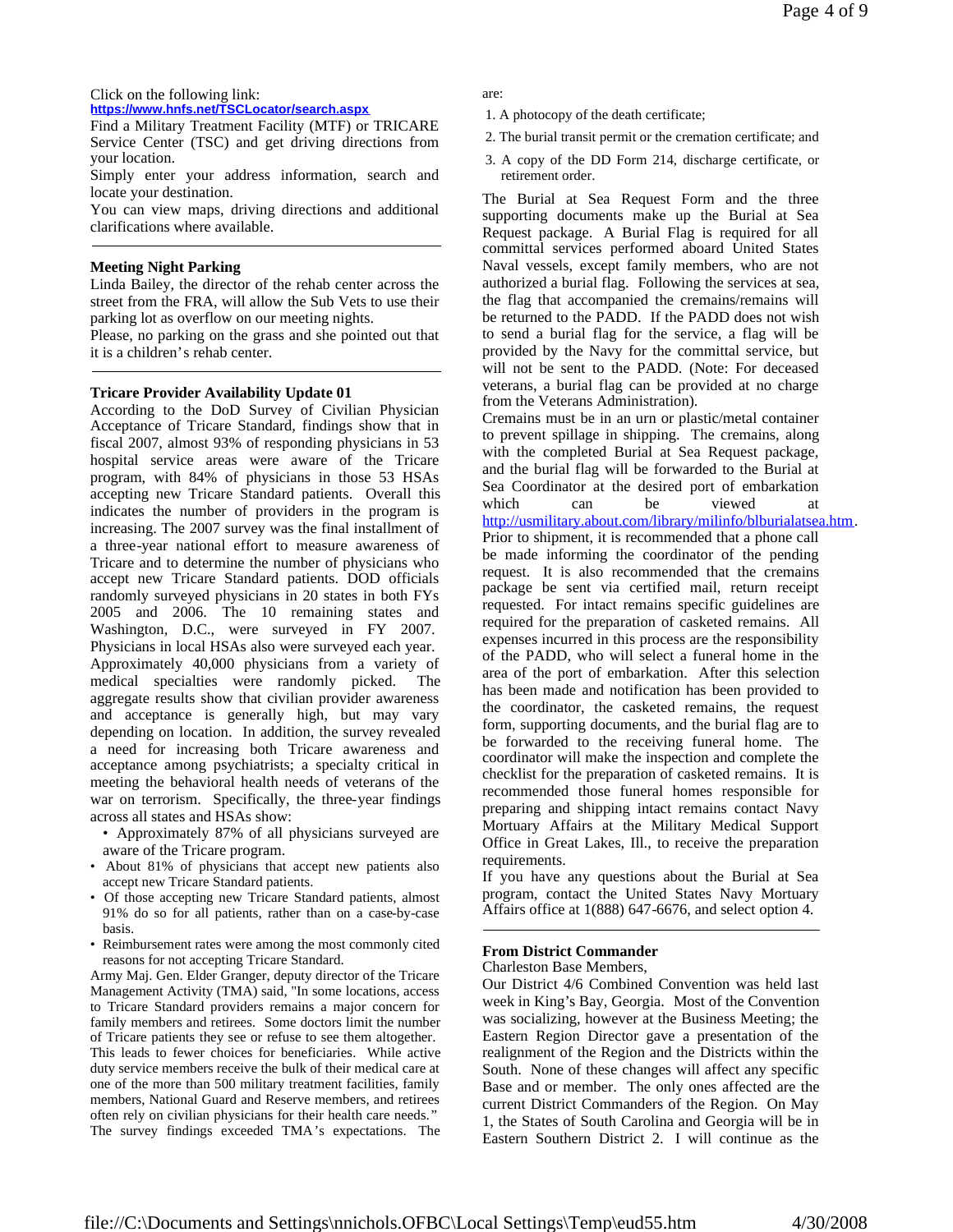surveys provide TMA with a reliable measurement as to our effectiveness in expanding access to Tricare providers and the challenges of getting more doctors on board. Congress has given additional guidance to continue the survey process through 2011. States showing a need to increase acceptance and awareness of Tricare include Alaska, Maryland, Colorado, Hawaii, Oklahoma, New York, New Jersey and Texas. Hospital service areas with lower than average Tricare acceptance include Washington DC; Raleigh NC; Seattle & Olympia WA; Lihue/Kealakekua/Wailuku HI; Dallas TX; and Falls Church VA. Tricare officials, with support from their managed care support contractors, are working to overcome these challenges.

TMA has an outreach program that reaches out to state officials, medical associations and individual physicians to educate them and appeal to their sense of patriotism in accepting Tricare. One positive result of the program is that the Oregon legislature approved incentives including a onetime tax credit for new providers in the Tricare network, plus an additional annual credit for treating patients enrolled in Tricare. Since 2004, Oregon's Tricare provider network has increased by 35%. In addition, the governors of 20 western states have supported TMA's efforts to encourage more health care providers to accept new Tricare patients. Their combined efforts led to an overall increase in western region Tricare network doctors from approximately 80,000 in 2004 to more than 125,000 today. Overall, there are presently more than 220,000 men and women Tricare providers.

### **ID Card Numbers Update 02**

On 2 APR a senior DoD official said as a means of combating identity theft, the Defense Department will issue identification cards without full Social Security numbers printed onto them. Mary Dixon, director of the Defense Manpower Data Center based in Arlington VA told Pentagon Channel and American Forces Press Service reporters, "The Defense Department cares about protecting personal information as well as increasing database security, identity theft is a very real problem today. Criminals who pilfer SSN-bearing identity cards can virtually assume someone's identity through a few computer keystrokes and clicks of a mouse." Tricare, the military services' health maintenance organization, already has removed Social Security numbers from its members' identification cards, Dixon said. Plans are to remove the Social Security numbers from identification cards issued to military family members by the end of this year, Dixon said, noting that those cards still would display the sponsors' SSN, for now. Between 2009 and 2010, all department-issued identification cards will feature only the last four digits of a holder's Social Security number. About 3.4 million people now have department-issued common access cards. Around twothirds of those card holders are military members, and some civilians who deploy overseas, who have full Social Security numbers printed onto the back of their CACs. Dixon pointed out that modern information technology precludes the need to have full social security numbers printed onto employee and family member ID cards. Today, all of our (computer) systems can 'talk' to each other, so we don't necessarily need to know all of that information printed on your card. New identification cards will be issued as they reach their expiration dates, Dixon said.

District Commander over these bases and will also have the other states, LA, AL, MS and portions of Florida, until a new District Commander can be elected.

Ten of 14 Bases within District Four were represented at the Convention. The 2009 Convention will be held in St. Augustine, Florida the last week of April, beginning May. This will be an Eastern Southern Regional Conference. Thank you to Charleston Base for bringing the float to the convention and additionally, Charleston Base is the Eastern Region Nomination for the Golden Anchor Award for USSVI. Well Done!

Jerry Stout

District IV Commander

Perspective Eastern South District II Commander Candidate for Eastern Region Director

### **Va Hiring Update 03**

Secretary of Veterans Affairs Dr. James B. Peake announced creation of a Veterans Employment Coordination Service (VECS) to oversee the Department's program to recruit new veterans into the VA workforce, especially recently disabled combat veterans. The new office will work with military transition programs, veterans' service organizations and other VA programs to promote careers in the VA workforce. The program will also work with VA managers and human resource offices to ensure supervisors are aware of programs for hiring veterans. Efforts to assist severely injured veterans have already begun with the Department's participation in local career fairs targeting veterans of the Global War on Terror. In NOV 07 VA announced plans to hire 10 full-time regional veterans employment coordinators who provide hands-on assistance to veterans interested in careers at the Department. The new office will oversee the regional coordinators. About 31% of VA's 260,000 employees are veterans, and nearly 8% are service-connected disabled veterans. VA ranks first among non-Defense agencies in the hiring of disabled veterans and is second only to the Department of Defense in the overall number of veterans on the workforce. Last fiscal year, VA hired more than 9,000 veterans.

## **Senior Moments**

All of us have "senior moments" at one time or another. Perhaps you forgot where you placed your car keys, or you returned from the grocery store only to realize you forgot to purchase milk. These small "brain glitches" are normal at any age and become more frequent with age. But how can you tell if your loved one is crossing the line from normal forgetfulness to true dementia? The key to recognizing early warning signs of dementia is to be aware of the pattern, consistency, and type of forgetfulness displayed by those you re concerned about. If these senior moments are increasing in frequency and affecting their ability to carry out dayto-day functions, you have cause to be concerned. Ask a health care provider to evaluate your parent if you spot any of the following telltale signs:

- Repeating the same conversation each time you talk
- Forgetting to take medications or taking extra pills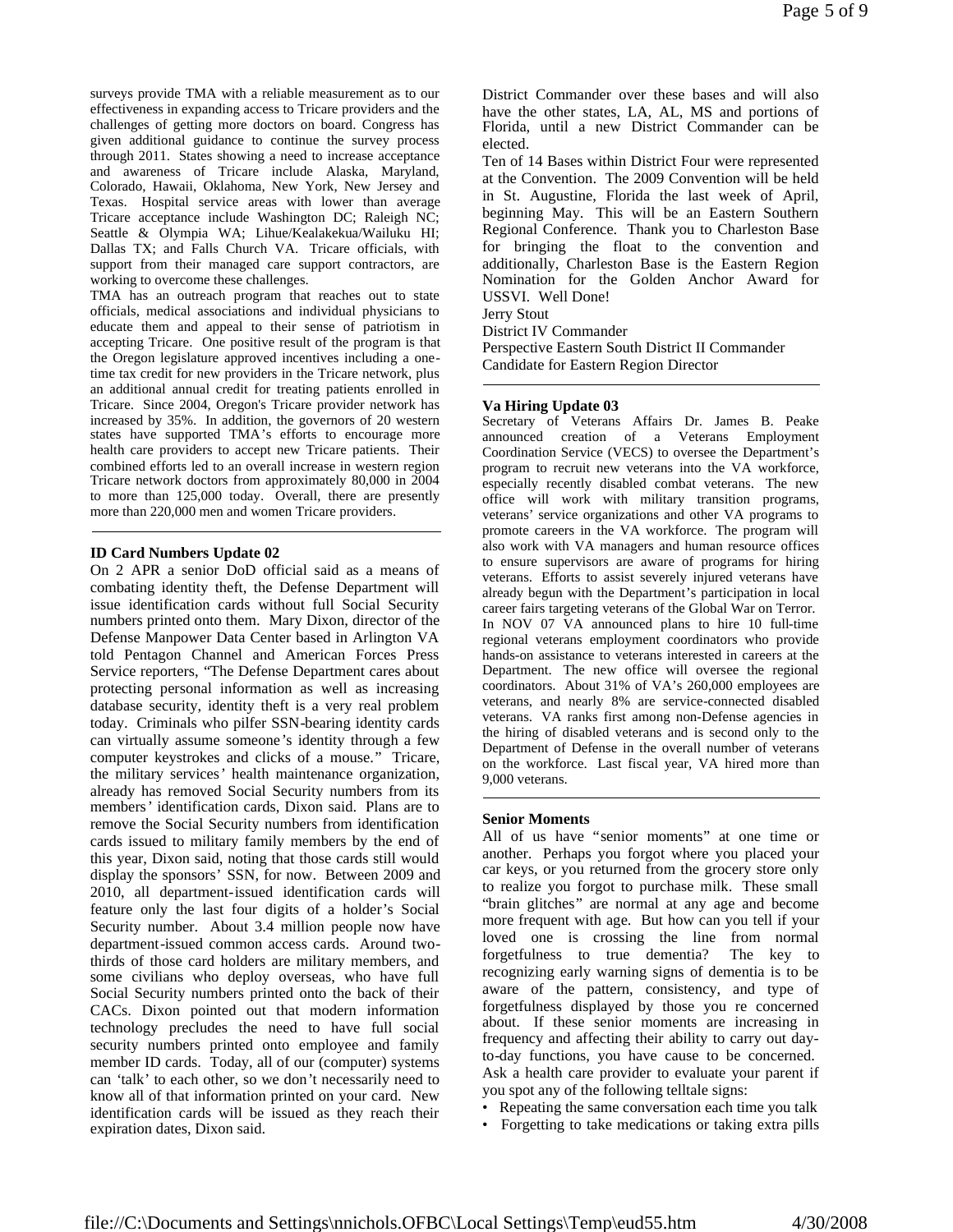# **Armed Services Blood Program**

Blood and blood products are used for patients of all ages for many reasons – from those undergoing cancer treatments to those with battlefield injuries. Military members depend on blood donors every day and rely on the he Armed Services Blood Program (ASBP) to fulfill these needs. To schedule a donation appointment or to contact your local blood donor center visit the ASBP website http://www.militaryblood.dod.mil. Donors can select a location from more than 20 ASBP blood donor centers (BDCs) on the website's drop down menu, or click on their location on a map. The nearest donor center will appear, as well as scheduled blood drives for the next two months. If an online appointment is available you will be able to select the blood drive and sign up to give blood on any of the dates listed. If a blood drive does not appear after choosing a donor center, the drive dates have passed and new dates will be added as drives are scheduled. Many centers conduct mobile blood drives at nearby installations. ASBP has implemented a new policy regarding tattoos on 30 NOV 07 that may allow more donors to give blood to the military. This new policy allows donors with new tattoos to give blood again after just one week, instead of the previous one-year deferral period, provided the tattoo was acquired in a state-regulated tattoo parlor. A total of 20 states regulate tattoo facilities and donors are encouraged to contact their nearest military blood donor center for more details.

In addition to whole blood donation, some BDCs offer platelet apheresis donation. Apheresis takes longer than whole blood donation; however, one apheresis donation provides as many platelets as six to ten whole blood donations. In addition, donors can give platelets more frequently than the 56 days required between whole blood donations. Most healthy adults are eligible to give blood. However, there are some reasons a person may be deferred from donating — temporarily indefinitely, or permanently. Deferral criteria have been established for the protection of those donating and those receiving transfusions in accordance with the Food and Drug Administration (FDA) guidelines, AABB standards, and Department of Defense (DoD) policies. A temporary deferral should not discourage donors from coming back. Donors are always needed. In general, to donate blood you should:

- Weigh at least 110 pounds
- Be at least 17 years of age
- Have been feeling well for at least three days
- Be well hydrated
- Have eaten something prior to donating
- Conform to travel and medical restrictions listed at www.militaryblood.dod.mil/Donors/can\_i\_donate.aspx

# **Admiral Osborne Scholarship Fund**

How about helping out the scholarship fund? We are offering a Charleston Base Challenge Coin for sale. ALL proceeds go into the scholarship fund.

Coins only cost \$7 each. Available for an additional \$1 is a protective plastic capsule.

because of forgetfulness

- Paying bills late or missing payments
- Getting lost while driving familiar routes
- Difficulty balancing thee checkbook
- Unexplained purchases (including large quantities or unusual items)
- Unexplained weight loss (perhaps because of forgetting to eat)
- Change in appearance (wearing the same outfit everyday, an unkempt appearance)

An evaluation will rule out any physical cause for behavioral and mental changes. Physical causes can include infection, low vitamin B or iron levels, depression, strokes, and seizures. A doctor also can give a presumptive diagnosis of dementia based on a physical exam, laboratory tests, a CT scan or MRI of the brain, and a mini mental exam (a set of questions and simple tests for cognitive function). A definitive diagnosis is more difficult, because brain structures affected by dementia are not always indicated on a scan. In addition, there are many forms of dementia:

- Alzheimer's disease. This is the most widely recognized form of dementia and is characterized by the formation of plaques and tangling of nerve fibers in the brain. The decline that occurs as the condition progresses follows a distinct pattern, referred to as stages. Each stage marks a specific decline in memory and brain function.
- Vascular or multi-infarct. This form is caused by "mini-strokes," which disrupt the blood flow to specific parts of the brain, rendering them useless. This condition might present itself more subtly than Alzheimer's and doesn't always follow prescribed stages.
- Lewy-body. Signs of dementia and Parkinson's disease characterize this disease. In addition to the cognitive and memory problems, Lewy-body patients often have trouble maintaining balance and experience a shuffling gait, tremors, and stiffness of the arms and legs.
- Mixed dementia. This is a combination of Alzheimer's and vascular dementia.
- Alcohol or drug-induced dementia. This form of brain damage often is seen in younger people, generally as a direct result of alcoholism or drug use.

Unfortunately, there is no cure for dementia. Treatment focuses on slowing the progressive nature of this disease. Your health care provider can tell you if one of the currently available drugs (such as Aricept, Exelon, Namenda, and Razadyne) is right for your loved one. Medications to treat dementiaassociated depression, anxiety, and behavioral issues (agitation, paranoia, and delusions) also might be prescribed if appropriate. Dementia is not a diagnosis to wish on anyone, but erroneously attributing its warning signs to normal aging or senility can rob loved ones of years of improved function and quality of life. Early diagnosis and treatment are essential. For additional info on the subject refer to the Alzheimer's Association www.alz.org and/or the Alzheimer's Education and Referral Center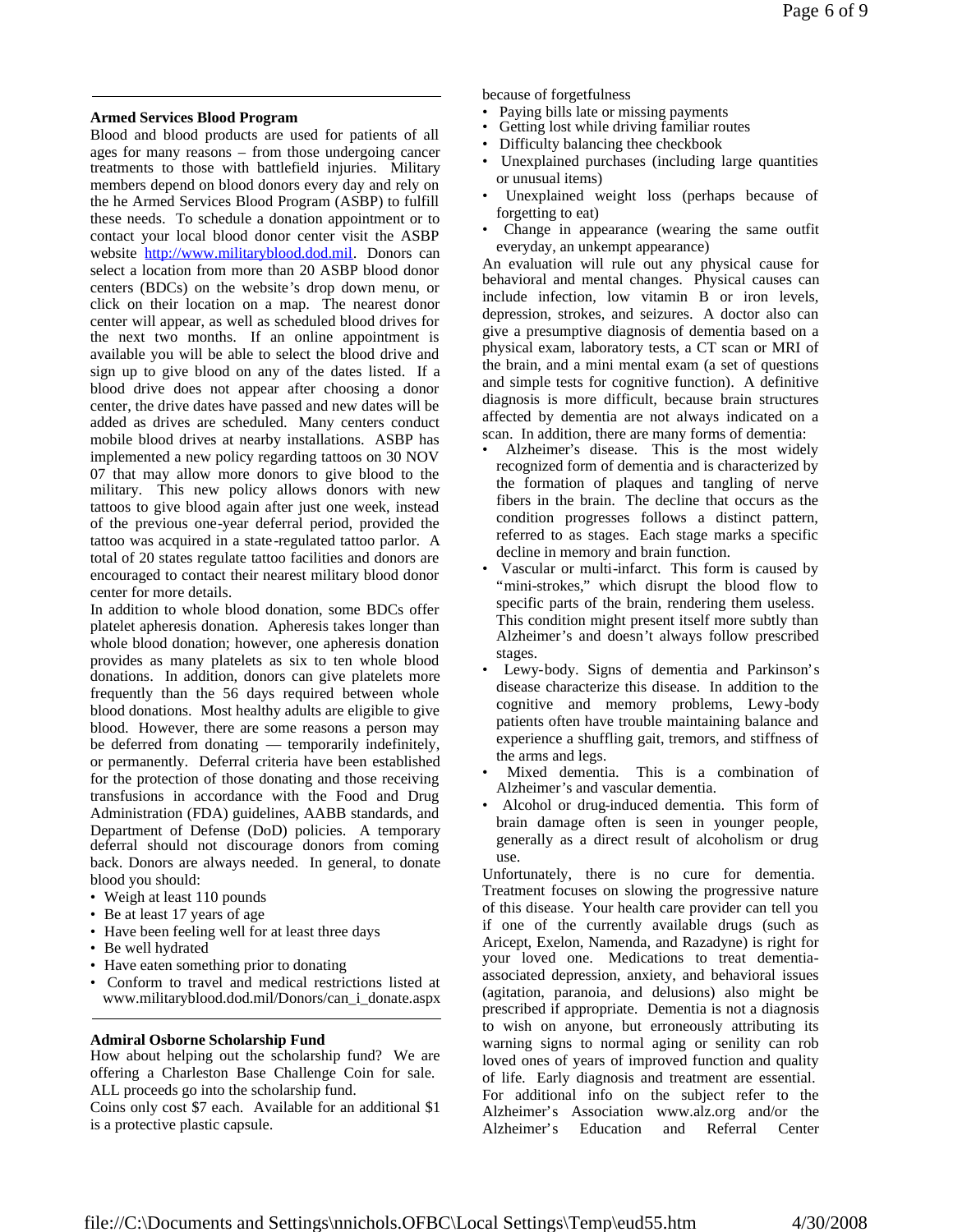To get your coin(s) see Jim Yates, Julian Villegas or Carl Chinn.

Make sure you have one for "when you get challenged"! Buy several for great gifts!



## **Woodstock Redneck Style…**

Recently some Charleston Base members had the pleasure of playing at a party on Wadmalaw Island. The guest of honor was Lauren Hutton.



In the photo (l. to r.): Carl Chinn, Christopher Johnson, Larry Pepper, Lauren Hutton, Dana Johnson.



Remember Mom!

## **More Information Than You Need?**



Here's something to picture in your mind… Our illustrious leader, Buddha, and his trusty sidekick Ed Simokat were roomies at the recent District 4 and 6 combined conference in King's Bay. The motel was not www.alzheimers.org websites.

## **TriCare User Fee Update 25**

Faced with a rising tab for Tricare, military health insurance, Pentagon officials are angling to raise outof-pocket costs for retirees in the 2009 federal budget. Under fire in a congressional hearing, Assistant Defense Secretary Ward Casscells said, "Advocates I've spoken with would accept gradual out-of-pocket increases to help the military keep costs down. They know that at some point, this will eat into theater care or force readiness." Legislative Director Rick Jones of the National Association for the Uniformed Services (NAUS) said many, but not all, veterans organizations have broken ranks on the heated issue of ratcheting up Tricare costs for retirees. However, NAUS hasn't budged on its stand against fee increases. Military retirees already sacrificed for their country and shouldn't be asked to give more out of their own pockets. "It is a cost of our service," Jones said. The National Military and Veterans Alliance is writing Congress to combat misperceptions the organization supports raising fees, Jones said. Proposals on the table double or triple what retirees younger than 65 pay. "It's sort of like, 'Here's your benefit. Here's your bill.' Thank you for your service, " he said. The veterans alliance is an umbrella organization made up of 31 military and veterans service organizations with 2.5 million members altogether. But the Reserve Officers Association (ROA) legislative director Capt. Marshall Hanson worries the DoD might find the present program too expensive to sustain. "On a practical side, if the benefit goes away, that's going to cost retirees more in the long run than trying to adjust to paying a fair share for a program that has a good basis for increases," he said.

Casscells testified before a subcommittee of the House Armed Services Committee retirees don't want fee increases making up for 12 years of flat fees, but they'll accept increases tied to the cost of living. Dr. Gail Wilensky, co-chairwoman of the DoD Task Force on the Future of Military Health Care testified before the Subcommittee on Military Personnel that they have recommended raising out-of-pocket costs for health care on retirees younger than 65 and for prescription drugs. The changes would phase in over four years. The task force doesn't recommend increases for active-duty members and their families. She said, "We mostly focused on under-65 retirees. Most work and have access to employer-sponsored health care plans". U.S. Rep. Mac Thornberry, a member of the House Armed Services, noted that the administration has aimed to raise retirees' Tricare fees before. "My guess is that nothing much will change this year". Congress squashed Bush's 2008 proposal to save an estimated \$1.9 billion from increasing Tricare fees. His plan called for aligning Tricare outof-pocket costs for military retirees younger than 65 years with private health insurance. The moratorium on Tricare fee increases ends in October.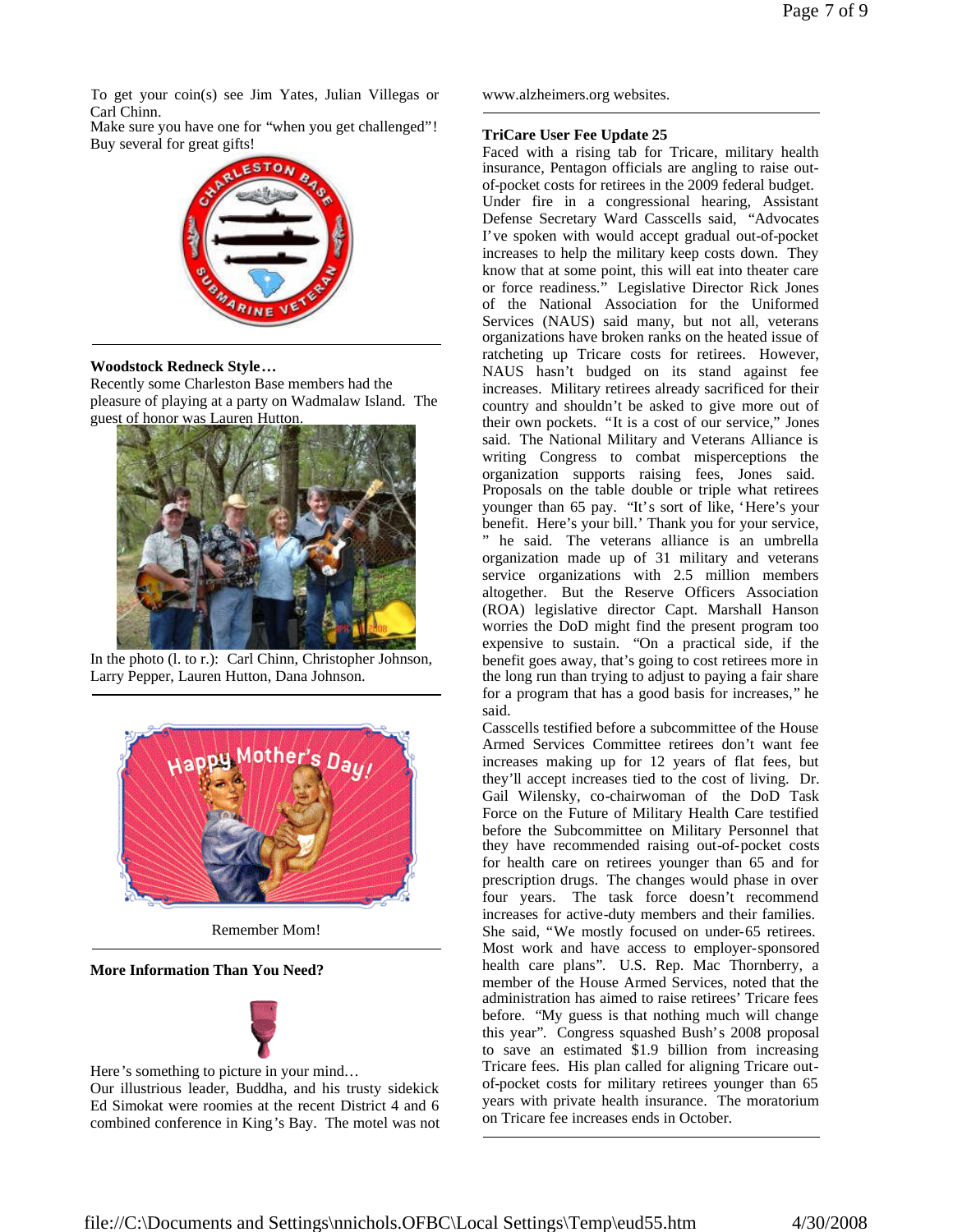quite up to the five star level that is usually expected by diesel boat torpedomen.

One of the tales that came out is like something out of a poorly financed B movie. Picture this…

The toilet in these two comrades' room was, to say the least, a bit loose in its connection to the floor. Now you have to understand that our legendary leader Buddha has not yet (even in his advanced years, or maybe due to his TM training and background) been able to train his right hand to handle the portentous task of swabbing his derriere in the manner that it deserves.

On the other hand, "Big Ed", as he is so lovingly called, has mastered the swab process so well that he is considered the champion ambidextrous swab jockey of the southeast and possibly the whole country. As he is so eloquently quoted, "Boys, in this world sometimes you gotta be able to sway both ways."

Now to the crux of what happened and to burn this image in your mind forever. When Big Ed had to use the facilities in a womanly manner (i.e. he had to sit down relieve a certain portion of his alimentary canal), he was OK until he had to finish his business. However, since he is ambidextrous in performing this mission he had no problem assessing the situation and making the decision to use his right hand so he would fall into the wall next to the toilet rather than the alternative.

Buddha the Rocket Surgeon, however, could not partake of this procedure since he is only half trained as a swab jockey. He had no choice but to use his left hand and suffer the inevitable consequences. With paper in hand he took on the momentous task on a regular basis and braced himself for the inescapable outcome. As all of us know, in a typical facility at a motel the layout is that the toilet sits between a wall and the bathtub. Since Ed fell into the wall wiping with his right hand it obviously follows that Buddha was destined to go the other way. Look out tub, here I come!

## **TM Division Working Party**



### **Little David Maintenance**

Some annual maintenance was completed on the Little David, located at the Berkeley County museum. Several base members helped coordinator Rick Wise get the boat "ship-shape" for the tourist season.



In the photo, l to r: Jerry Farr, Marty Sessler, Rick Wise, Bill Freligh, Carl Chinn

### **District 4 & 6 Combined Conference**

Sixteen members represented Charleston Base at the combined conference held in King's Bay, GA, April 23 thru April 26. Ben Heber towed our float to the motel and had it prominently displayed at the front of the motel so all participants and passersby could see.

A good time was had by all and only a few adult beverages were consumed.

The next conference will be held at St. Augustine Beach, FL, April 29 thru May 2, 2009. Start planning now to attend. Charleston always has the most attendees, but we could really make a statement with 40-50 guys showing up.



If you are not in the photo below, you are not a hacker! Please note...not a Torpedoman to be found!